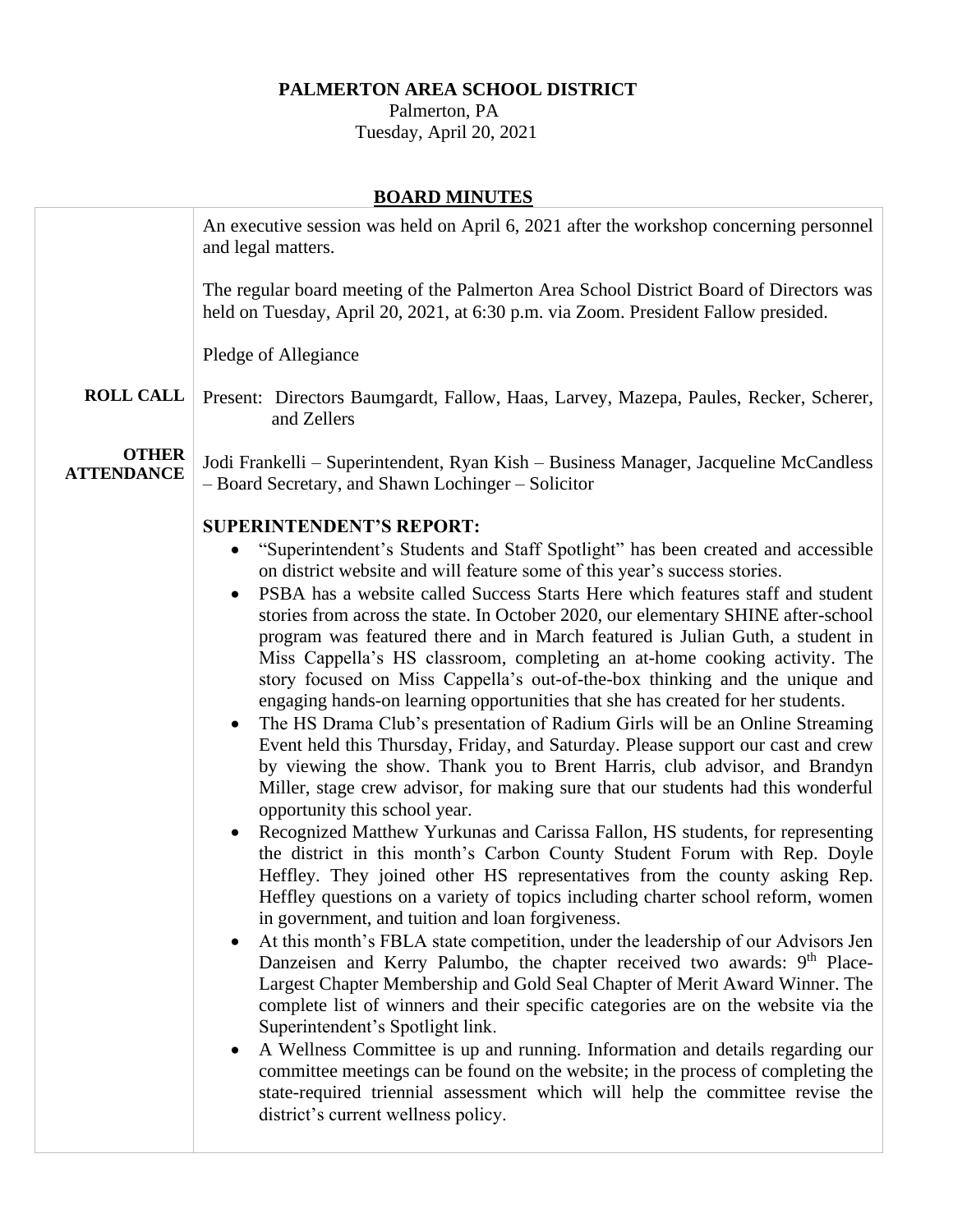#### **BUSINESS MANAGER'S REPORT:**

PSERS voted to increase the contribution rate for several classes of employees; those hired in 2011 or after will see increase in retirement contribution lasting until at least June 30, 2024 affecting about half of our workforce. It will revise investment returns to 6.34% from 6.38%. The change will not affect the district's budgeted contribution rate.

## **BOARD MEMBER REPORTS:**

- Director Fallow CCTI:
	- o PASD students are having outstanding achievements recently. Graphic design students are learning about environmental design for exterior and interior, redesigning light post banners and tying that look into bulletin boards outside of labs around campus to give a modern look. The concept selected to use was designed by Caylee Strohl.
	- o Kevin Kuehner, SkillsUSA Advisor, thanks all who made the competition virtual this year. Gold medal winner was Montanna Costenbader for Promotional Bulletin Board; silver medal winners were Colby Haydt for CNC Technician and Samantha Nenscel for T-Shirt Design; and bronze medal winners were Eliana Brazil in Basic Healthcare and Garret Balliet in CNC Milling.
- Director Haas Library:
	- o National Poetry Month, meet tomorrow to share poetry via Zoom where a local poet will share knowledge on how to submit poetry for publication; Bookmark Contest ending tomorrow; no fines through September but donations are accepted to benefit CACPAC
	- $\circ$  The CLIU's golf tournament will be held June 22<sup>nd</sup>
- Director Larvey LCCC:
	- o Federal grant money is being used to forgive some charges of those students who owe money to college and have not yet returned to school, contact the financial aid office for more information
- Director Zellers PSBA:
	- $\circ$  A 2<sup>nd</sup> education reform hearing was held yesterday by PA senators covering better online learning, getting more help for needy families, better broadband access, and charter school accountability, final hearing this Friday
	- $\circ$  Spring Legal Roundup for School Directors is April 28<sup>th</sup>, go to psba.org to register
	- o PASA-PSBA School Leadership Conference will be held September 27-29 at Kalihari Resort
	- o Online learning offered for School Board Directors, 10 badge sections on principles of governance and leadership, with new directors joining us at the end of year this would be an opportunity to see how a board works
	- o Director Fallow mentioned the Board is completing a self-assessment in their pursuit of best practices and professional development and then will meet with a PSBA facilitator to review the results

### **PUBLIC PARTICIPATION:**

• None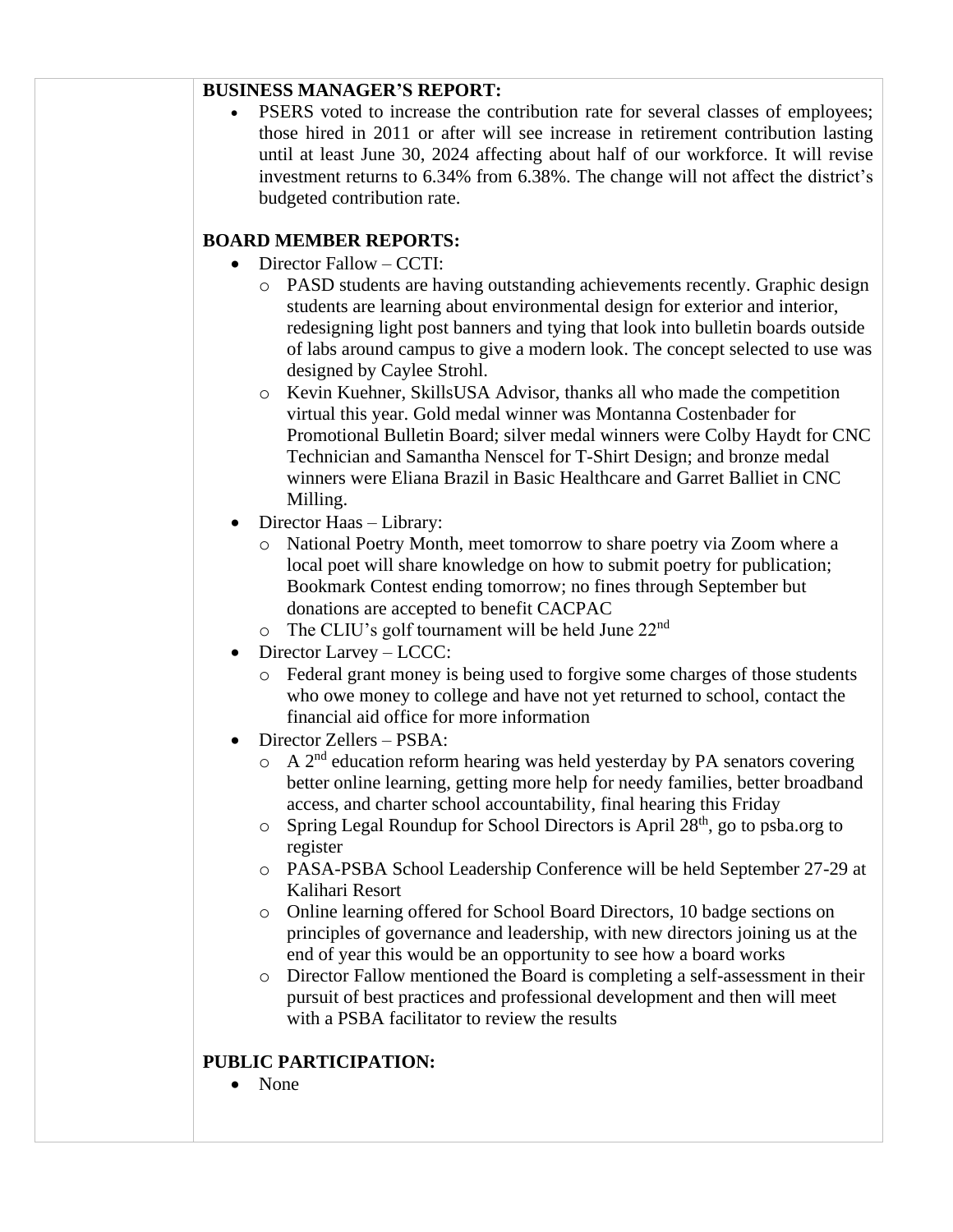| <b>CONSENT</b><br><b>AGENDA</b><br><b>APPROVED</b>           | consent agenda.                                                                                                                                                  | Director Baumgardt moved, seconded by Director Haas, to approve the attached |                                                                                                                                                                                                                                                                                |  |
|--------------------------------------------------------------|------------------------------------------------------------------------------------------------------------------------------------------------------------------|------------------------------------------------------------------------------|--------------------------------------------------------------------------------------------------------------------------------------------------------------------------------------------------------------------------------------------------------------------------------|--|
|                                                              | Nay Votes: None. Motion Carried.                                                                                                                                 | for consent agenda item #4, letter I, due to a conflict of interest.         | Aye Votes: All Directors Present with the exception of an abstention from Director Paules                                                                                                                                                                                      |  |
|                                                              |                                                                                                                                                                  | <b>CONSENT AGENDA:</b>                                                       |                                                                                                                                                                                                                                                                                |  |
| <b>BOARD</b><br><b>MINUTES</b>                               |                                                                                                                                                                  | Approved the Board Meeting Minutes from March 16, 2021                       |                                                                                                                                                                                                                                                                                |  |
| <b>FINANCIAL</b><br><b>REPORTS</b>                           | Approved the Accounts Payable Reports                                                                                                                            |                                                                              |                                                                                                                                                                                                                                                                                |  |
|                                                              | Approved the Treasurer's Reports                                                                                                                                 |                                                                              |                                                                                                                                                                                                                                                                                |  |
|                                                              | Approved budget transfer                                                                                                                                         |                                                                              |                                                                                                                                                                                                                                                                                |  |
|                                                              |                                                                                                                                                                  |                                                                              | Approved the Agreement with the Pennsylvania Trust to contract with Conrad Siegel for<br>the bi-annual required GASB 75 services to perform an actuarial valuation for the district<br>at a cost of \$5,400.00 based on the district's identified size and level of complexity |  |
| <b>SCHOOL</b><br><b>CALENDARS</b>                            |                                                                                                                                                                  | Approved the revised 2020-2021 school calendar                               |                                                                                                                                                                                                                                                                                |  |
|                                                              | Approved the 2021-2022 school calendar                                                                                                                           |                                                                              |                                                                                                                                                                                                                                                                                |  |
| <b>CONFIDENTIAL</b><br><b>SECRETARY</b><br><b>AGREEMENTS</b> | Approved the agreement with Jacqueline McCandless as Confidential Administrative<br>Secretary to the Superintendent effective July 1, 2021 through June 30, 2025 |                                                                              |                                                                                                                                                                                                                                                                                |  |
|                                                              | 2025                                                                                                                                                             | Approved the agreement with Kimberly Ottinger as Confidential Administrative | Secretary to the Assistant to the Superintendent effective July 1, 2021 through June 30,                                                                                                                                                                                       |  |
|                                                              |                                                                                                                                                                  | the Business Manager effective July 1, 2021 through June 30, 2025            | Approved the agreement with Beth Sterling as Confidential Administrative Secretary to                                                                                                                                                                                          |  |
| <b>MUSIC</b><br><b>TEACHER</b><br><b>RETIREMENT</b>          | 2020-2021 school year                                                                                                                                            |                                                                              | Accepted the retirement of Thomas Heinick as Music Teacher effective at the end of the                                                                                                                                                                                         |  |
| <b>LONG-TERM</b><br><b>SUB</b>                               | Approved Morgan Hesse as long-term substitute teacher, Bachelor's, Step 1, prorated,<br>effective December 11, 2020 through the end of the 2020-2021 school year |                                                                              |                                                                                                                                                                                                                                                                                |  |
| <b>CAFETERIA SUB</b><br><b>HIRED</b>                         | Approved Victoria Levan as substitute cafeteria worker at a rate of \$10.00 per hour<br>effective April 21, 2021                                                 |                                                                              |                                                                                                                                                                                                                                                                                |  |
| <b>CLUB</b><br><b>ADVISORS</b>                               | Approved the following advisors for the remainder of the 2020-2021 school year<br>effective April 21, 2021 pending the approval of a health and safety plan:     |                                                                              |                                                                                                                                                                                                                                                                                |  |
|                                                              | Alex Knoll                                                                                                                                                       | Scholastic Scrimmage                                                         | $\frac{1}{4}$ stipend \$247.50                                                                                                                                                                                                                                                 |  |
|                                                              | Theresa Hall                                                                                                                                                     | <b>HS</b> Chorus                                                             | $\frac{1}{4}$ stipend \$531.75                                                                                                                                                                                                                                                 |  |
|                                                              | <b>Brent Harris</b>                                                                                                                                              | Film Club                                                                    |                                                                                                                                                                                                                                                                                |  |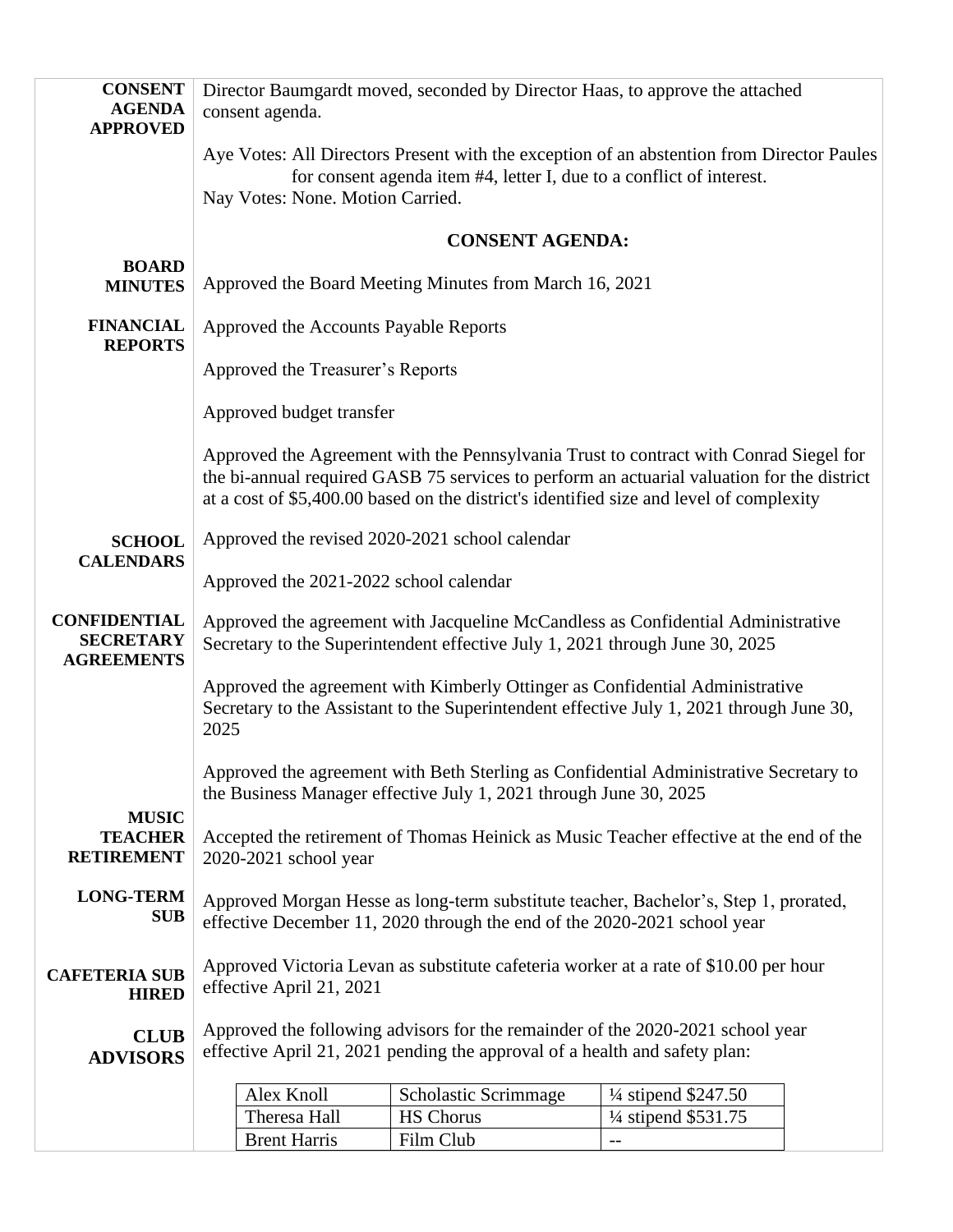| <b>GOLF COACH</b>                   | Approved Justin Petersen as co-head golf coach for the 2021-2022 school year with a                                           |                                                       |                                                                             |                          |
|-------------------------------------|-------------------------------------------------------------------------------------------------------------------------------|-------------------------------------------------------|-----------------------------------------------------------------------------|--------------------------|
|                                     |                                                                                                                               | stipend of \$1,244.00 effective April 21, 2021        |                                                                             |                          |
| <b>SOFTBALL</b><br><b>COACH</b>     | Approved Craig Marlett as volunteer softball coach for the remainder of the 2020-2021<br>school year effective April 21, 2021 |                                                       |                                                                             |                          |
| <b>WINTER</b>                       |                                                                                                                               |                                                       | Approved the following winter coaches for the 2021-2022 school year:        |                          |
| <b>COACHES 2021-</b>                |                                                                                                                               |                                                       |                                                                             |                          |
| 2022                                |                                                                                                                               | <b>BOYS BASKETBALL:</b><br>Ken Termini                | <b>Head Coach</b>                                                           | \$6,289                  |
|                                     |                                                                                                                               | <b>Brett Snyder</b>                                   | Co-Assistant Coach (3/4)                                                    | \$3,088                  |
|                                     |                                                                                                                               | Miguel Acevado                                        | Co-Assistant Coach $(1/4)$                                                  | \$1,029                  |
|                                     |                                                                                                                               | Jeremy Coleman                                        | <b>Assistant Coach</b>                                                      | \$4,117                  |
|                                     |                                                                                                                               | <b>Brian Stevko</b>                                   | <b>Assistant Coach</b>                                                      | \$4,117                  |
|                                     |                                                                                                                               | Art George III                                        | <b>Volunteer Coach</b>                                                      | $-$                      |
|                                     |                                                                                                                               | Joseph Egan                                           | <b>Volunteer Coach</b>                                                      | $-$                      |
|                                     |                                                                                                                               | <b>Dylan Knouse</b>                                   | <b>Volunteer Coach</b>                                                      | $\overline{\phantom{m}}$ |
|                                     |                                                                                                                               |                                                       |                                                                             |                          |
|                                     |                                                                                                                               | <b>GIRLS BASKETBALL:</b>                              |                                                                             |                          |
|                                     |                                                                                                                               | Daniel Beck                                           | <b>Head Coach</b>                                                           | \$6,289                  |
|                                     |                                                                                                                               | James Hay                                             | <b>Assistant Coach</b>                                                      | \$4,117                  |
|                                     |                                                                                                                               | Paul McCrone                                          | <b>Assistant Coach</b>                                                      | \$4,117                  |
|                                     |                                                                                                                               | <b>Jeffrey Bennett</b>                                | Co-Assistant Coach (1/2)                                                    | \$2,059                  |
|                                     |                                                                                                                               | Lyndsey Heinrich                                      | Co-Assistant Coach (1/2)                                                    | \$2,059                  |
|                                     |                                                                                                                               |                                                       |                                                                             |                          |
|                                     |                                                                                                                               | <b>WRESTLING:</b>                                     |                                                                             |                          |
|                                     |                                                                                                                               | Justin Petersen                                       | Head Coach<br><b>Assistant Coach</b>                                        | \$6,289                  |
|                                     |                                                                                                                               | Erick Kresge<br>Jacob Christman                       | <b>Assistant Coach</b>                                                      | \$4,117<br>\$4,117       |
|                                     |                                                                                                                               | <b>Dillon Masington</b>                               | <b>Assistant Coach</b>                                                      | \$4,117                  |
|                                     |                                                                                                                               | Zachary Christman                                     | Volunteer Coach                                                             | $--$                     |
|                                     |                                                                                                                               | <b>Shawn Gardner</b>                                  | Volunteer Coach                                                             |                          |
|                                     |                                                                                                                               | Eric Stroup                                           | <b>Volunteer Coach</b>                                                      | $-\, -$                  |
|                                     |                                                                                                                               | <b>Jared Mooney</b>                                   | Volunteer Coach                                                             |                          |
|                                     |                                                                                                                               | <b>Josh Rake</b>                                      | <b>Volunteer Coach</b>                                                      | $\overline{\phantom{m}}$ |
|                                     |                                                                                                                               | Alfredo Ortiz, Jr.                                    | <b>Volunteer Coach</b>                                                      | $-$                      |
| <b>TUITION</b><br><b>REIMBURSE-</b> |                                                                                                                               | Approved tuition reimbursements                       |                                                                             |                          |
| <b>MENTS</b>                        |                                                                                                                               |                                                       |                                                                             |                          |
|                                     |                                                                                                                               | Approved the first reading of the following policies: |                                                                             |                          |
| 1 <sup>ST</sup> READINGS            |                                                                                                                               |                                                       | 1) Policy #103 Discrimination/Title IX Sexual Harassment Affecting Students |                          |
| POLICIES 103-<br>104-150-222-252-   |                                                                                                                               |                                                       | 2) Policy #104 Discrimination/Title IX Sexual Harassment Affecting Staff    |                          |
| 323-918                             |                                                                                                                               | 3) Policy #150 Title I-Comparability of Services      |                                                                             |                          |
|                                     | 4) Policy #222 Tobacco and Vaping Products<br>5) Policy #252 Dating Violence                                                  |                                                       |                                                                             |                          |
|                                     |                                                                                                                               | 6) Policy #323 Tobacco and Vaping Products            |                                                                             |                          |
|                                     |                                                                                                                               | 7) Policy #918 Title I Parent and Family Engagement   |                                                                             |                          |
|                                     |                                                                                                                               |                                                       |                                                                             |                          |
|                                     |                                                                                                                               |                                                       |                                                                             |                          |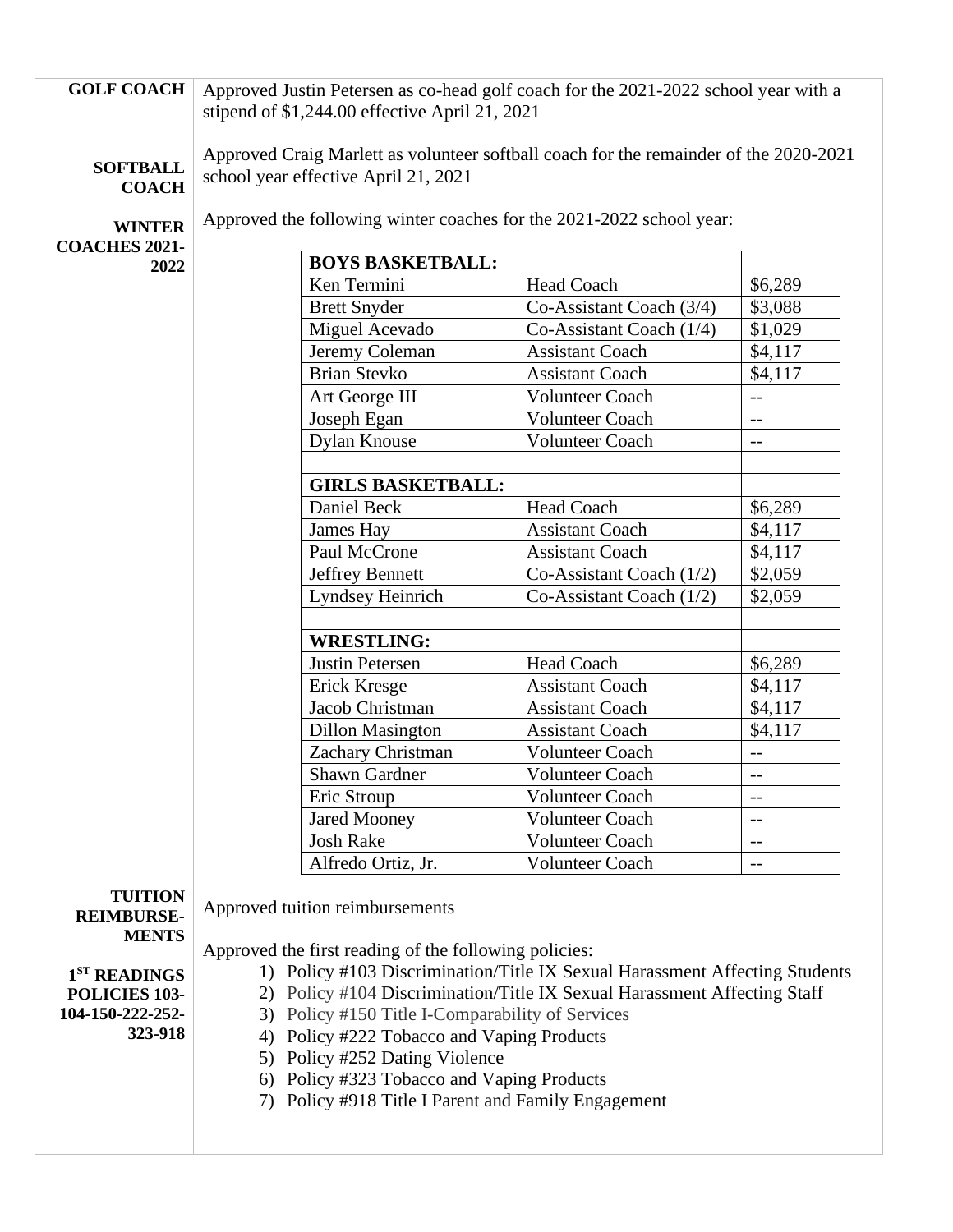| $2nd$ READING<br><b>POLICY</b><br><b>ADOPTED 006.1</b>                                               | Approved the second reading and adopted Policy #006.1 Attendance at Meetings Via<br><b>Electronic Communications</b>                                                                                                                  |  |  |  |
|------------------------------------------------------------------------------------------------------|---------------------------------------------------------------------------------------------------------------------------------------------------------------------------------------------------------------------------------------|--|--|--|
| <b>CLIU</b><br><b>FACILITIES</b><br><b>PLAN REPORT</b>                                               | Approved the 2021-2022 Facilities Plan Committee Report that was approved by the<br>CLIU Facilities Plan Committee on February 3, 2021 and the CLIU 21 Board of<br>Directors on March 15, 2021                                        |  |  |  |
| <b>LEGAL</b><br><b>SERVICES FOR</b><br><b>SPECIAL ED</b>                                             | Approved the Legal Services Consultation Agreement for special education services<br>between Sweet, Stevens, Katz & Williams, LLP, and Palmerton Area School District<br>during the 2021-2022 school year in the amount of \$7,500.00 |  |  |  |
| <b>MOVIE EVENT</b><br><b>CONTRACT</b>                                                                | Approved the contract between the HS Student Council and Ultimate Outdoor Movies<br>retroactive to March 16, 2021 at no cost to the council for their Thursday, May 6, 2021<br>movie event                                            |  |  |  |
| <b>MOVIE LICENSE</b>                                                                                 | Approved the Swank Motion Pictures, Inc. Licensing Terms and Conditions retroactive<br>to March 18, 2021 at the cost of \$435.00                                                                                                      |  |  |  |
| <b>PROMDJ</b><br><b>CONTRACT 2021</b>                                                                | Approved the DJ Contract with Nick Romano for the Friday, May 7, 2021 prom event                                                                                                                                                      |  |  |  |
| <b>PROM</b><br><b>AGREEMENT 2022</b>                                                                 | Approved the Event Letter of Agreement with Blue Mountain Resort for the Class<br>of 2022 Senior Prom on Friday, May 6, 2022                                                                                                          |  |  |  |
| <b>DONATIONS</b>                                                                                     | Accepted the donation of \$435.00 from Paules Metal Works, Inc. to the HS Student<br>Council to cover the licensing fee for the Thursday, May 6, 2021 movie event                                                                     |  |  |  |
|                                                                                                      | Accepted the donation from Christine Greenzweig of a washing machine and dryer for<br>use at Towamensing Elementary                                                                                                                   |  |  |  |
|                                                                                                      | <b>END OF CONSENT AGENDA</b>                                                                                                                                                                                                          |  |  |  |
| <b>LERTA/TAX</b><br><b>ABATEMENT</b><br><b>FOR</b><br><b>NORTHFACE</b>                               | Director Scherer moved, seconded by Director Larvey, to approve the proposed tax<br>abatement through Local Economic Revitalization Tax Assistance (LERTA) for the<br>Northface Development project.                                  |  |  |  |
|                                                                                                      | Aye Votes: None.<br>Nay Votes: All Directors Present. Motion Failed.                                                                                                                                                                  |  |  |  |
| <b>ST. LUKES</b><br><b>SPORTS</b><br><b>MEDICINE &amp;</b><br><b>SPONSORSHIP</b><br><b>AGREEMENT</b> | Director Haas moved, seconded by Director Baumgardt, to approve the St. Luke's<br>University Health Network Sports Medicine Services and Sponsorship Agreement from<br>July 1, 2021 through June 30, 2031.                            |  |  |  |
|                                                                                                      | Aye Votes: All Directors Present.<br>Nay Votes: None. Motion Carried.                                                                                                                                                                 |  |  |  |
| <b>FLEXIBLE</b><br><b>INSTRUCTIONAL</b><br><b>DAYS</b><br><b>APPLICATION</b>                         | Director Recker moved, seconded by Director Zellers, to approve the Flexible<br>Instructional Days application for the 2021-2022, 2022-2023, and 2023-2024 school<br>years.                                                           |  |  |  |